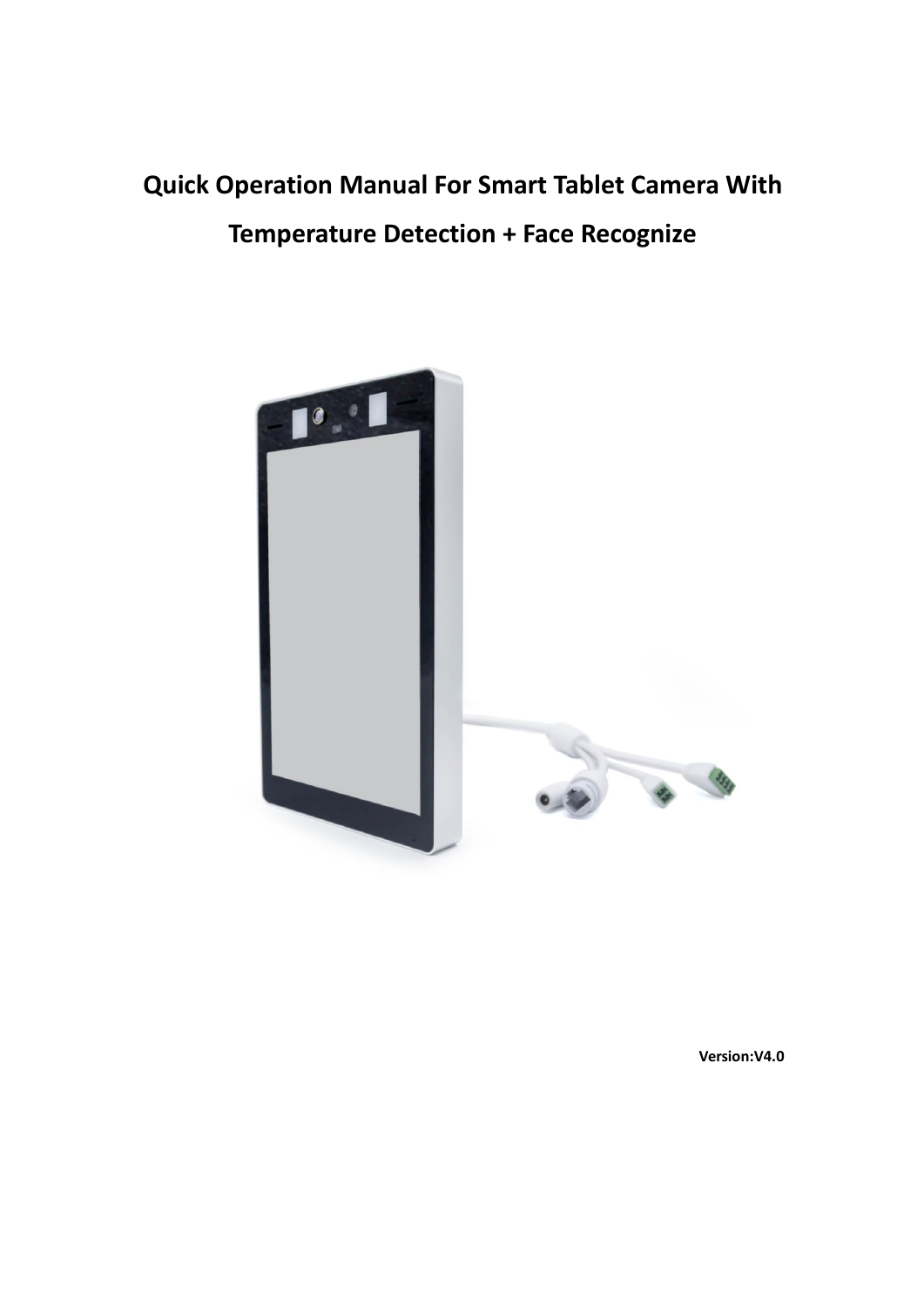# **Contents**

| 1           |                                                               |  |
|-------------|---------------------------------------------------------------|--|
|             |                                                               |  |
|             |                                                               |  |
| $2^{\circ}$ |                                                               |  |
|             |                                                               |  |
|             |                                                               |  |
| 3           |                                                               |  |
|             |                                                               |  |
|             | 3.2 Intelligent access control management software operation5 |  |
|             |                                                               |  |
|             |                                                               |  |
|             |                                                               |  |
|             |                                                               |  |
|             |                                                               |  |
|             |                                                               |  |
| 4           |                                                               |  |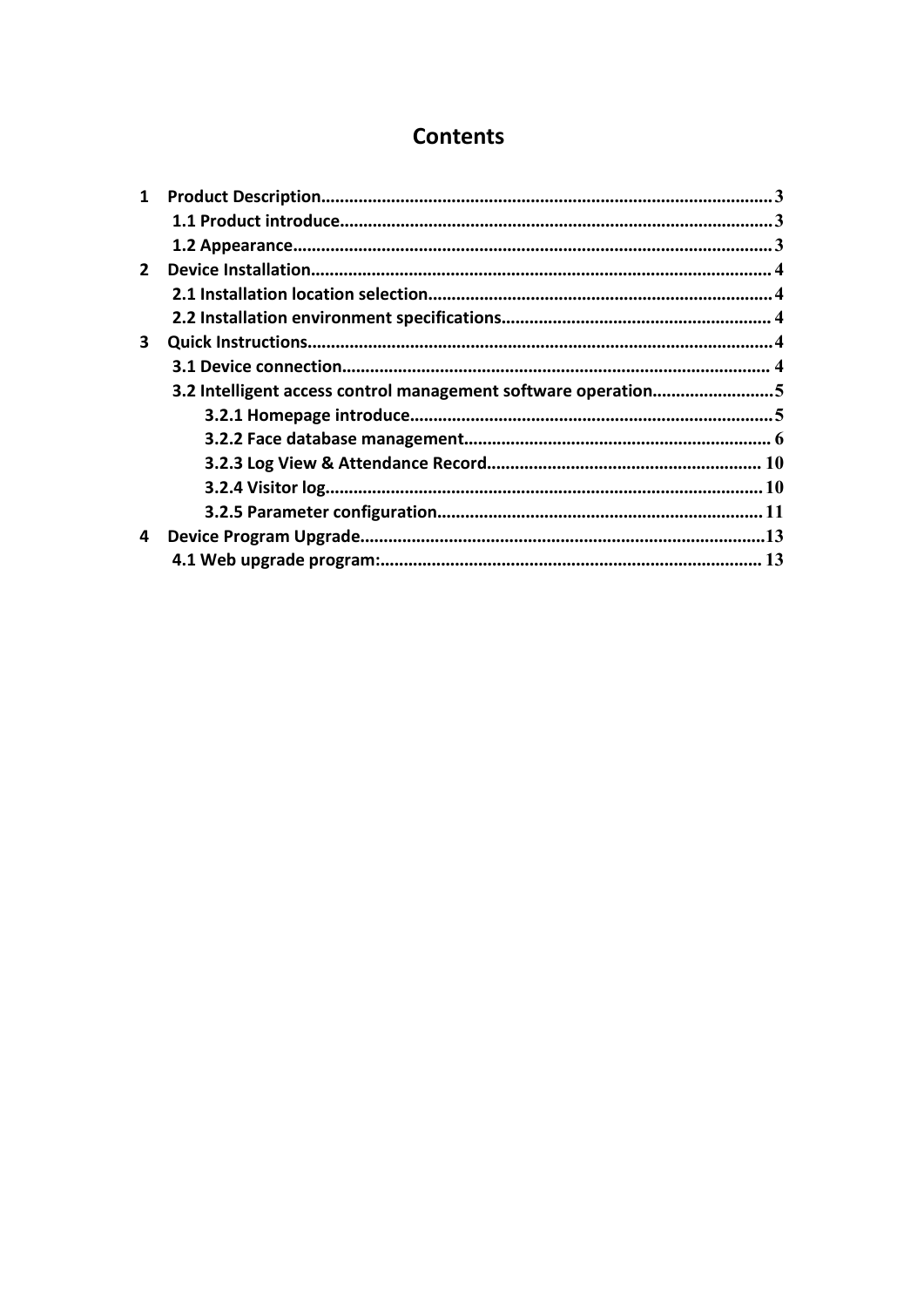# <span id="page-2-0"></span>**1 Product Description**

#### <span id="page-2-1"></span>**1.1 Product introduce**

2MP temperature measurement face recognition smart panel machine series products,adopting LCD display screen,Embedded deep learning face recognition algorithm, Integrated high-precision thermal imaging temperature measurement chip,AI intelligent access control products with ISP image processing and other technologies. This product has powerful functions such as face detection, mask detection, face recognition comparison, body temperature detection, living body judgment etc. Accurately captures personal information (such as facial information, identity information, whether wearing a mask, etc.) through the camera's field of view, and body surface temperature. Can effectively help users manage access rights and monitor body temperature status, help prevent epidemics. Users can manage the access rights offline by loading the face database to the device. Can also be used with attendance software to achieve employee attendance management. Can be widely used in residential access control, barrier gate passage, office buildings and other scenarios.



#### <span id="page-2-2"></span>**1.2 Appearance**

#### **1.3 Device interface definition**

| <b>Number</b> | Interface name    | <b>Interface Description</b> |
|---------------|-------------------|------------------------------|
|               | Power interface   | 12VDC                        |
| 2             | Network interface | RJ45 interface               |
| 3             |                   | +:NO Normally open port      |
|               | Relay interface   | -: COM common port           |
| 4             | Wiegand interface | 1:12VDC                      |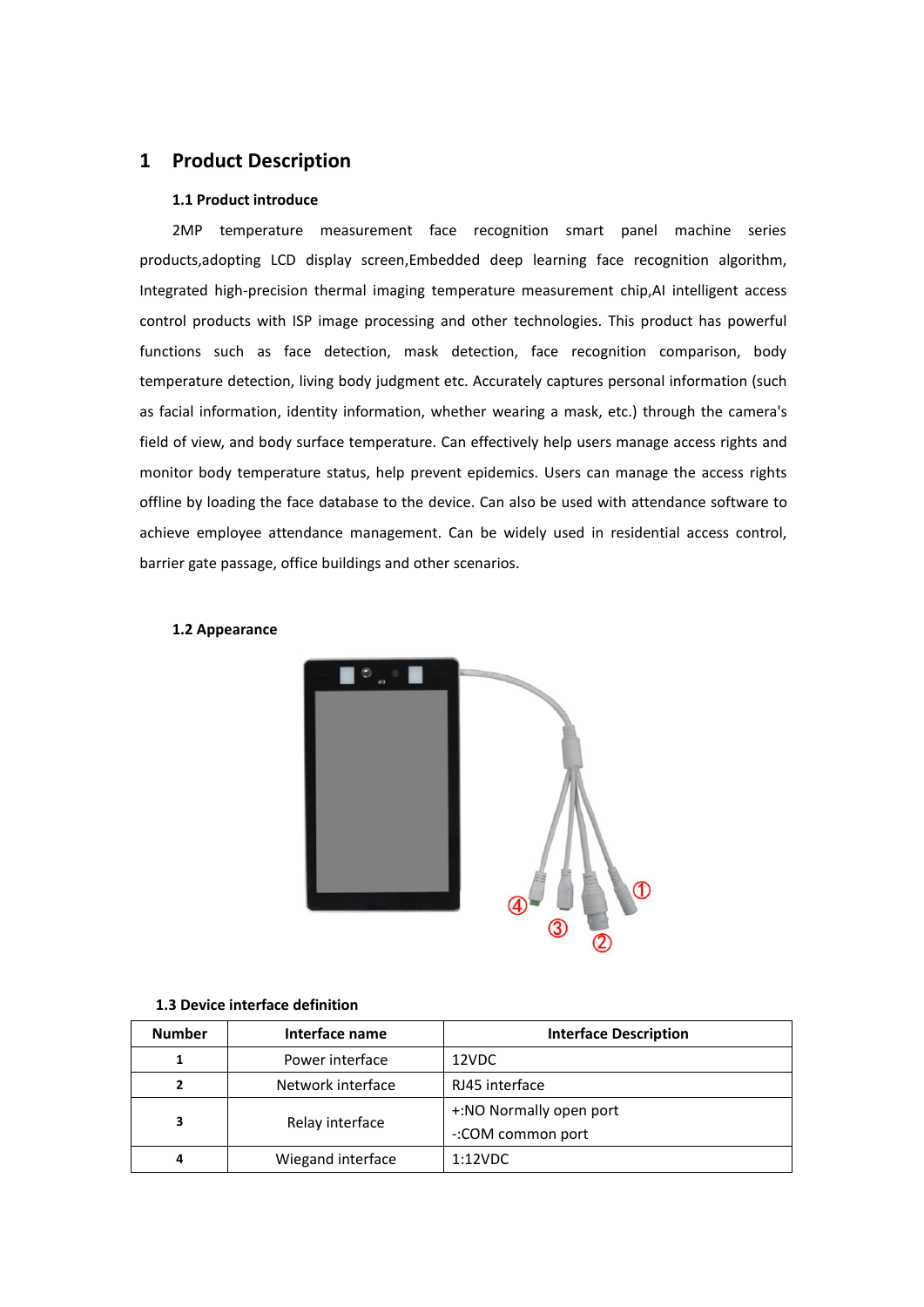| 2: Wigan protocol data portD1 |
|-------------------------------|
| 3: Wigan protocol data portD0 |
| 4:Signal ground               |

# <span id="page-3-0"></span>**2 Device Installation**

## <span id="page-3-1"></span>**2.1 Installation location selection**

1. The camera is set directly in front of the channel, and the face is captured in front;

2. The recommended height h is about 1.4 meters to 1.6 meters; the recommended camera angle is 0 to 10 degrees;

3. In order to ensure the temperature detection effect, the distance of the device from the personnel collection point is 0.6 meters (range  $0.4 \sim 0.7$  meters), and the face pixel is not less than 1MP.

## <span id="page-3-2"></span>**2.2 Installation environment specifications**

1. Illumination requirements:No backlight, no obvious reflection on the face, uniform light and no shadow. In addition, in order to ensure that the scene lighting is sufficient when capturing human faces, it is recommended that if the human face in the lens picture is not bright enough, additional lighting equipment needs to be added to fill the human face (generally  $250 \degree 800$  Lux).

2. Light and wind requirements:It is recommended that the device be installed indoors to ensure that there is no wind between the device and personnel, and no direct sunlight, and avoid the temperature measurement that is too low or too high caused by air cooling and direct sunlight.



# <span id="page-3-3"></span>**3 Quick Instructions**

## <span id="page-3-4"></span>**3.1 Device connection**

Connect the device to the PC through a network cable. After the device is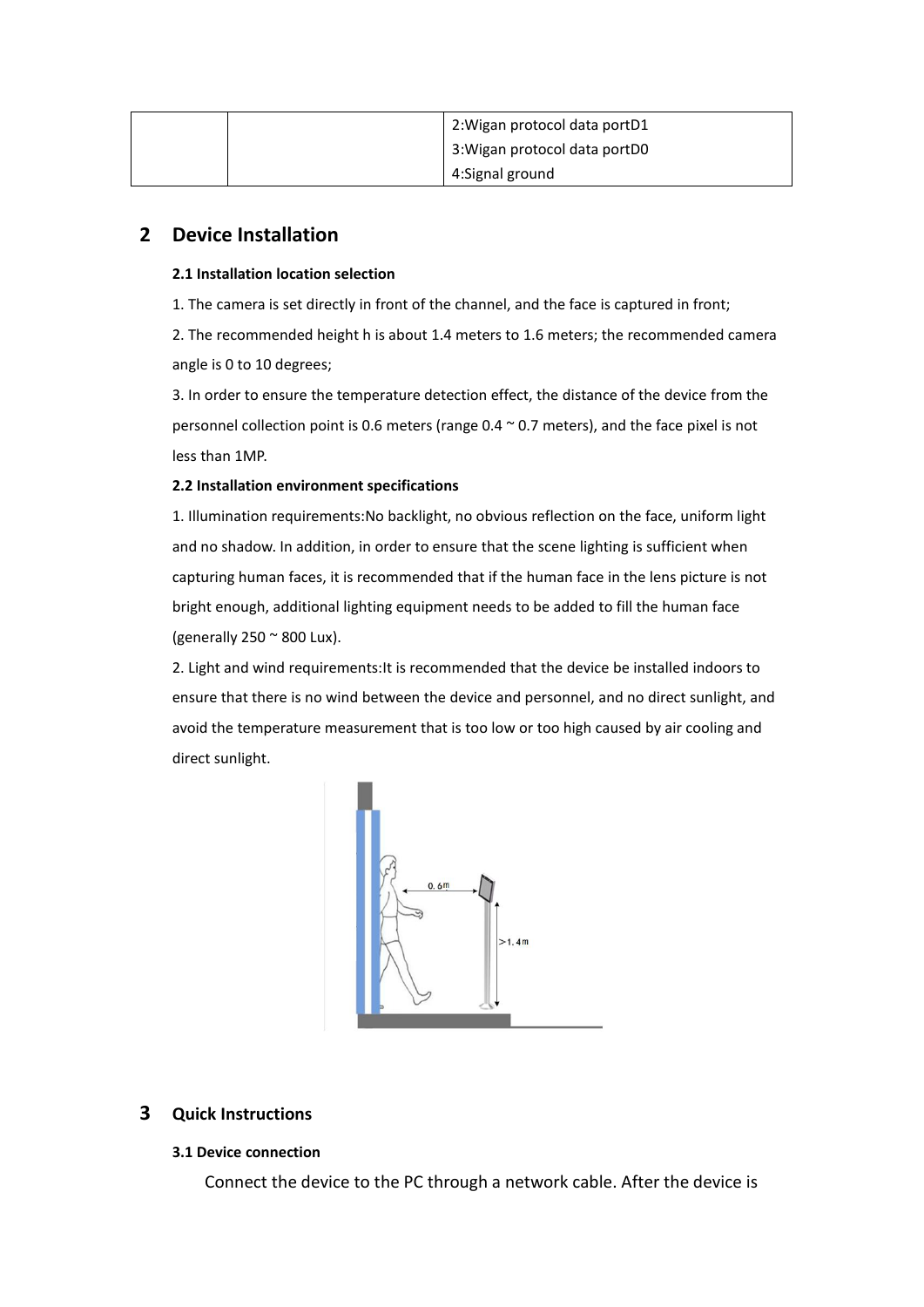powered on, open the search tool on the computer and search for the device IP address. At the same time, you can also modify the device IP address through the tool.

|                                    |                       | Device Browse Device upgrades Device parameters derived |                                |                               |             |                                                         |                  |           |                   |       |
|------------------------------------|-----------------------|---------------------------------------------------------|--------------------------------|-------------------------------|-------------|---------------------------------------------------------|------------------|-----------|-------------------|-------|
| number                             | Device type           | Product Info                                            | IP address                     | Subnet mask                   | gateway     | Video port                                              | <b>Http port</b> | RTSP port | MAC Address       | Softs |
| $\mathbf 0$                        | $_{\rm IPC}$          | IPA-D1B2A8A                                             | 192.168.1.18                   | 255.255.255.0                 | 192.168.1.1 | 90                                                      | 80               | 554       | 00-2A-2A-52-45-3E |       |
|                                    |                       |                                                         |                                |                               |             |                                                         |                  |           |                   |       |
| $\leftarrow$                       |                       |                                                         |                                | m                             |             |                                                         |                  |           |                   |       |
|                                    | Equipment information |                                                         |                                |                               |             |                                                         |                  |           | search            |       |
| MAC Address:<br>Verification Code: |                       | Get                                                     | Device IP:<br>Gateway:         | Equipment network information |             | Equipment port information<br>Video port:<br>rtsp port: |                  |           |                   |       |
| Authorization code:<br>Restart     |                       | Clear Passwords                                         | Subnet mask:<br>Modify network |                               |             | http port:<br>Modify the port                           |                  |           |                   |       |

Note: The default factory IP address is 192.168.1.18

#### <span id="page-4-0"></span>**3.2 Intelligent access control management software operation**

After the device is powered on, use the intelligent access control management software to set up the face database, preview real-time video, display real-time comparison results, read device logs, and configure device parameters.

<span id="page-4-1"></span>



【**Video preview window**】**:**After connecting the device, play live video from the camera.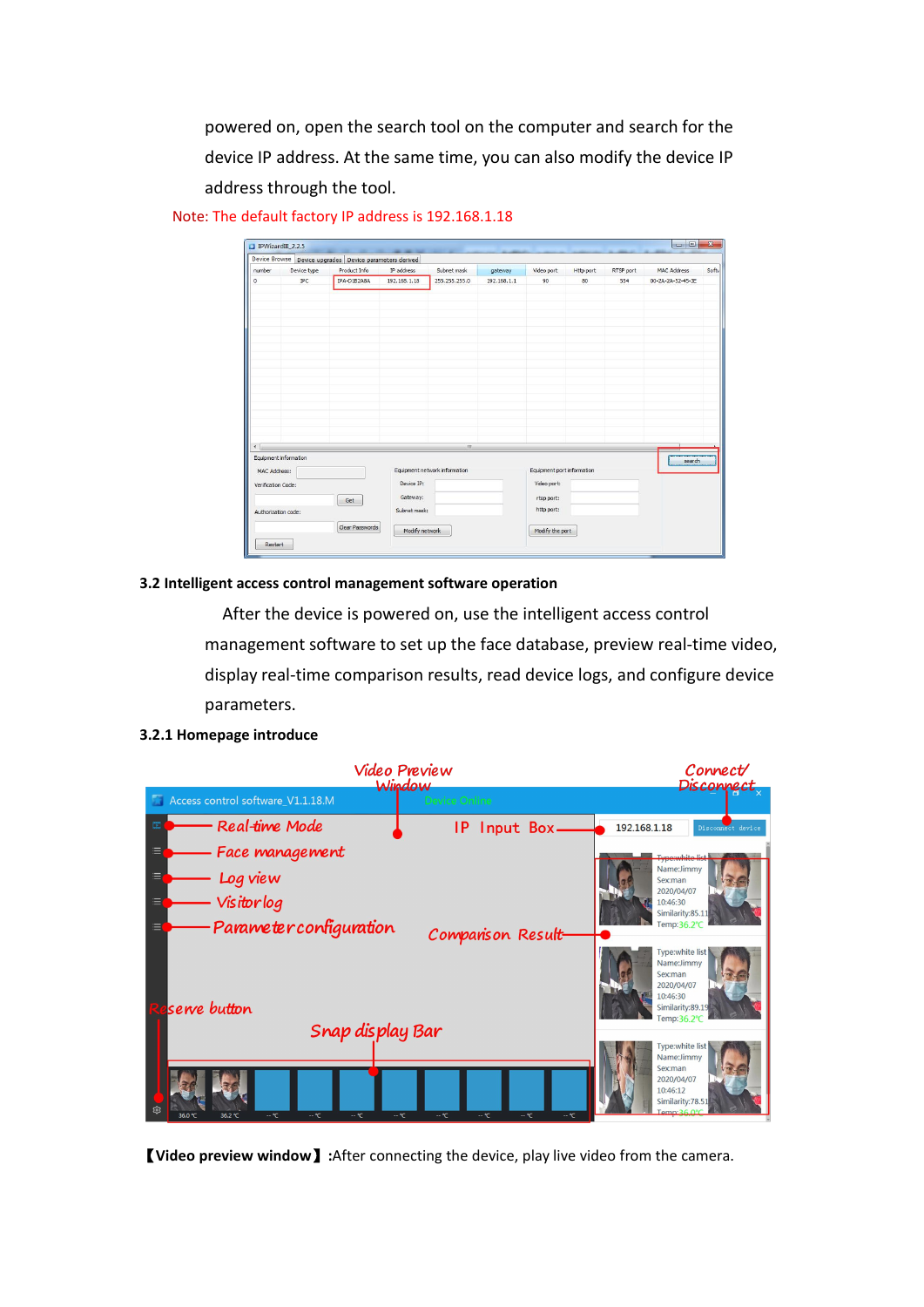【**IP input box**】**:**Enter the IP address of the device.

【**Connect / disconnect device button**】**:**Click [Connect Device] to connect to the device, you can view the preview real-time video, upload real-time snapshot pictures, display recognition results, etc.

Click [Disconnect Device] to disconnect and close the preview.

【**Comparison result**】**:**When the captured face matches the face database in the device, it will be displayed here, and basic information, similarity, temperature and other information of the face will be displayed. If the face database is not matched, it will not be displayed.

【**Snap display bar**】**:**In the video preview mode, the captured face picture of the current screen and the body surface temperature are displayed.

【**Face management**】**:**Click to enter the face database management interface, you can add, subtract, delete, check, change and other operations on the face database.

【**Log view**】**:**View and export the face recognition record information saved by the device, and generate a staff attendance record form.

【**Visitor Log**】**:**View and export the visitor information saved by the device, and generate a staff attendance record form.

【**Parameter configuration**】**:**Device face recognition key parameter configuration interface, you can modify parameters in this interface.

【**Reserve button**】**:**Functions are not defined yet, software setting functions will be added later.

#### <span id="page-5-0"></span>**3.2.2 Face database management**

Users can perform operations such as adding, subtracting, deleting, checking, modifying, importing and exporting the face database on this interface.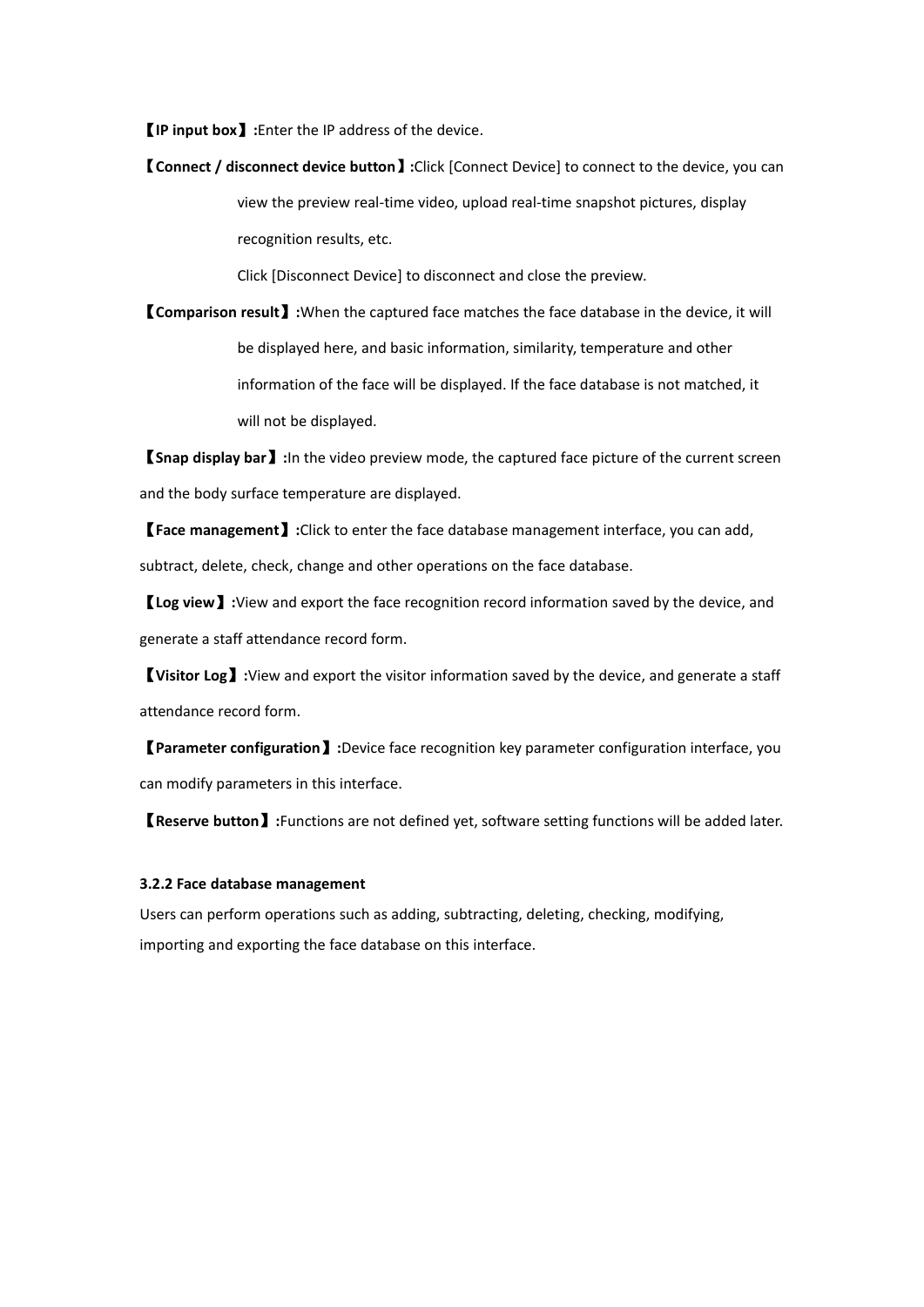

【**Add** 】**:** Add face library to the device by snapshot

【**Delete all**】**:**Click the button to delete all face libraries in the device

【**Import one**】**:**Import a single picture to the device face library

【 **Import picture**】**:**Batch import multiple photos to device face library

【**Sync face info**】**:** Click button to automatically upload the basic information of the device face database

【**Sync face picture**】**:**Device uploads face library picture to PC software

【**Export database**】**:**Export the face library to PC for backup from device

【**Inport database**】**:** Inport the backup face library to device

【**modify**】**:**Modify the personal attribute information of the current face

【**delete**】**:**Delete the current face database information from the device

## **3.2.2.1 Add operation**

Click the **[Add]** button to enter the interface. Face is directly facing the camera. Click the [Capture Picture] button to capture the face picture and enter the personnel information. Click the [OK] button to prompt the formal entry of the face successfully.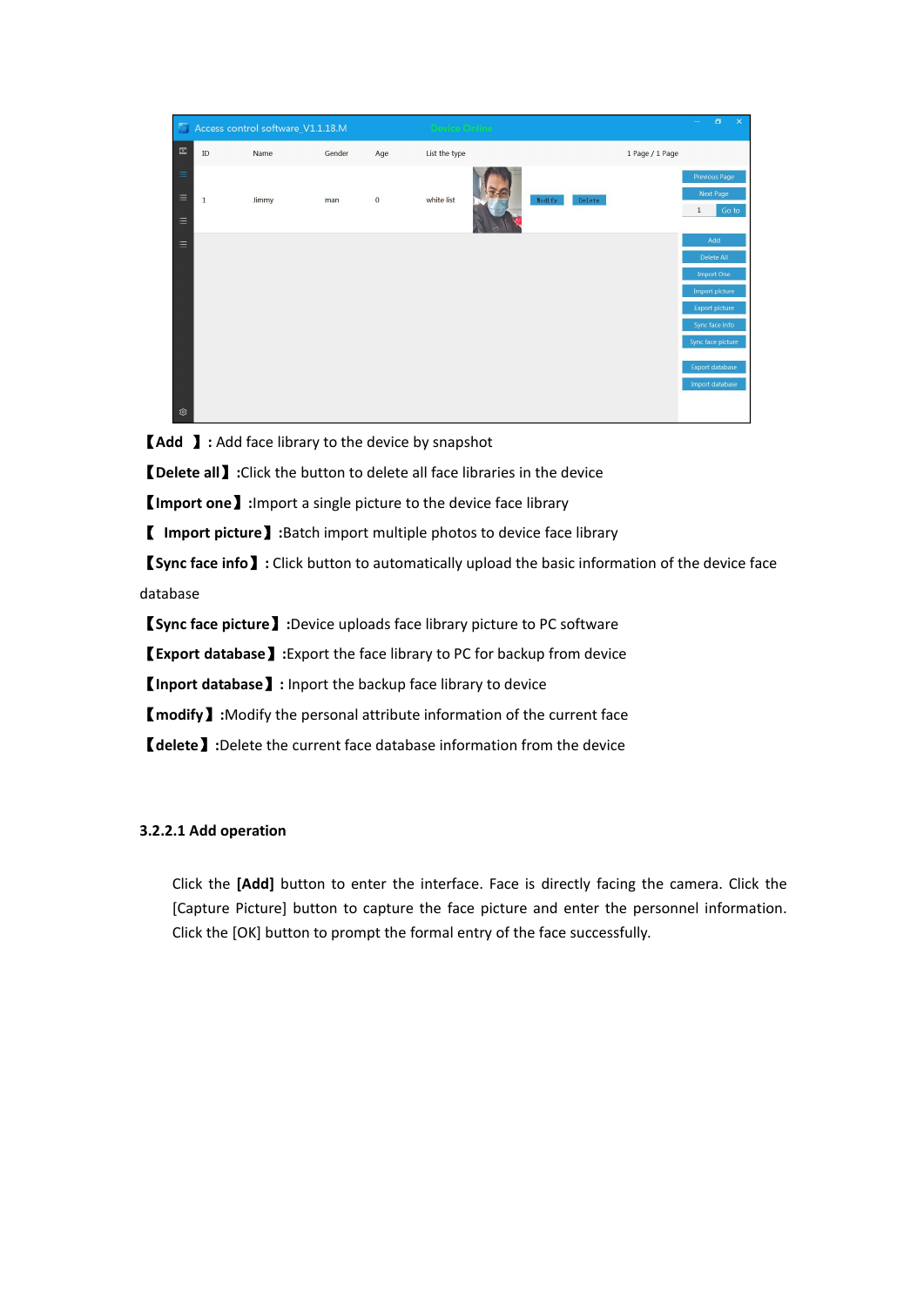|                                                                  | Input 18:                                    | 001                                   |   |
|------------------------------------------------------------------|----------------------------------------------|---------------------------------------|---|
|                                                                  |                                              |                                       |   |
|                                                                  | miter mac 1. Jimmy                           |                                       |   |
|                                                                  | <b>STATE AND RESIDENT</b><br>exist yer i     | man                                   | ٠ |
|                                                                  | <b>District Part of AM</b><br>Shout yet : 18 |                                       |   |
|                                                                  | salest list t                                | white list                            |   |
|                                                                  | Innet wontie                                 |                                       |   |
| $480188 - 1$<br>please olid to get the pictu-                    | lique CATOLITE                               | The face was recorded aucostrafiably! |   |
| as before facing the device. T<br>be device does not expect from | sigter date :                                | Dk:                                   |   |
| yenvention for 2 seconds aft<br>or leveles the medie lens.       |                                              | 235959<br>00/00/00                    |   |
| 14048                                                            |                                              |                                       |   |

# **3.2.2.2 Import one face database operation**

Click [Import one] to pop up the input face interface, click [Select Picture], select the facepicture file, enter the personnel information, and click [Enter] to complete the singleface import.

|                                    | 001                               |              |                              |
|------------------------------------|-----------------------------------|--------------|------------------------------|
| enter need in                      |                                   |              |                              |
| estect seg i                       |                                   | man          | ٠                            |
| <b>SIMPLE ROOM</b><br>Input spe in |                                   |              |                              |
| select list.t                      |                                   |              |                              |
| Import mobiling                    |                                   |              |                              |
| Travel CARD IT                     |                                   |              |                              |
| <b>STILLER</b><br>easily lists     |                                   |              |                              |
|                                    | 80,000                            | 235959       |                              |
|                                    | <b>HARRY DIST</b><br><b>START</b> | <b>Simmy</b> | white list<br>long effective |

## **3.2.2.3 Import picture face database operation**

Click [Import picture], pop-up interface, click [Choose Directory], select the face picture folder,and click [Start Importing]. The import progress bar will complete the batch import of faces.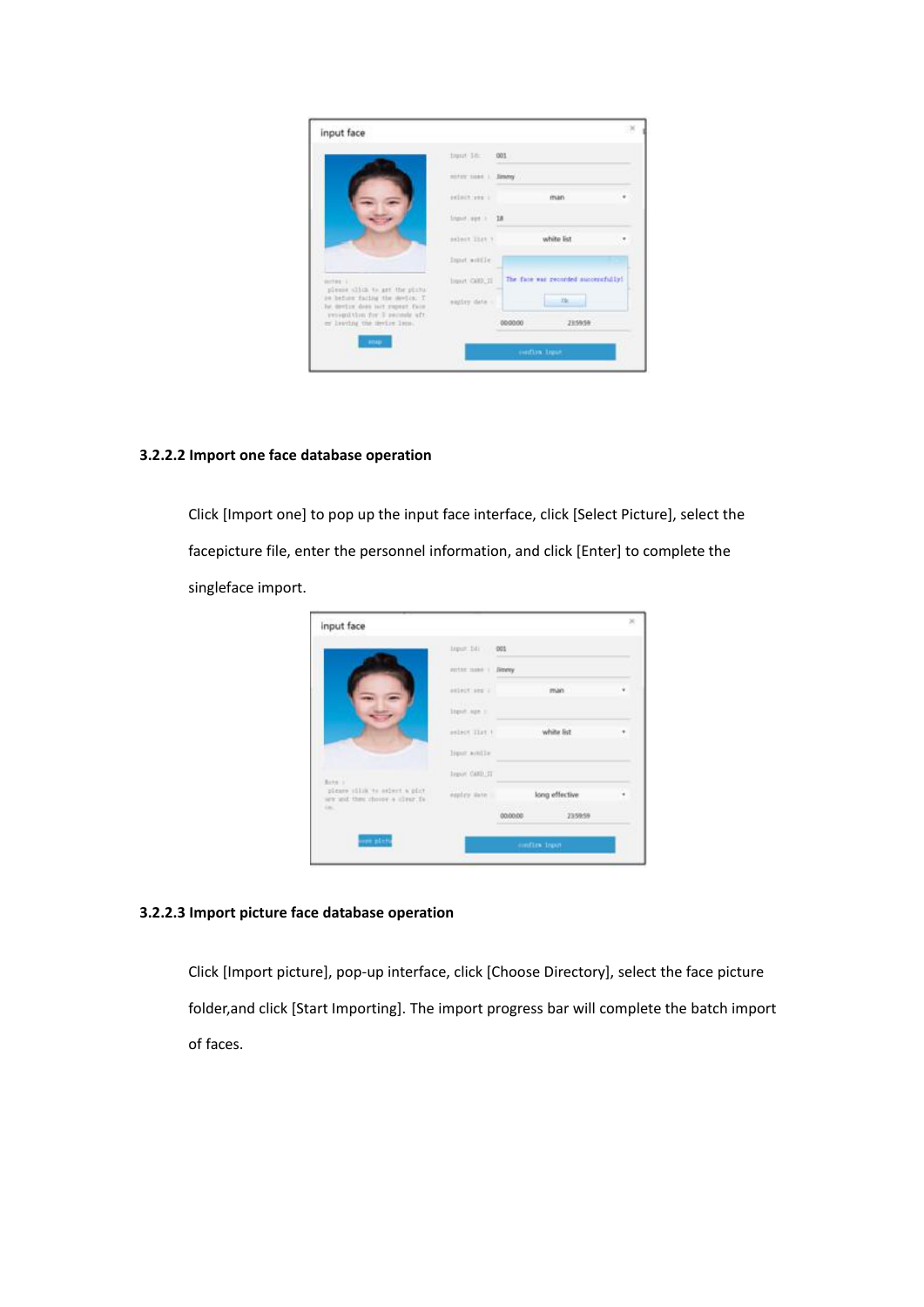| Importe faces                                     |     | ×                |
|---------------------------------------------------|-----|------------------|
|                                                   |     |                  |
| Rules:                                            |     |                  |
| 1. "name.jpg"                                     |     |                  |
| 2."ID_name.jpg"                                   |     |                  |
| 3."ID_name_gender.jpg"                            |     |                  |
| 4. ID_name_gender_age.jpg"                        |     |                  |
| 5."ID_name_gender_age_phonenumber.jpg"            |     |                  |
| 6."ID_name_gender_age_phonenumber_IdNumber.jpg"   |     |                  |
| 7."ID_name_gender_age_phonenumber_CardNumber.jpg" |     |                  |
| Select the image path of face to be imported:     |     |                  |
|                                                   |     | Select directory |
| 0%                                                | 0/0 |                  |
| Start importing                                   |     |                  |

#### **3.2.2.5 Sync face info operation**

Click the [Sync face info] button to synchronize the basic information of the face database,

and you can view the statistics of the number of entered faces.

| Tip |              |                                       |  |
|-----|--------------|---------------------------------------|--|
|     |              | Synchronous operation will change loc |  |
|     | al data, ok? |                                       |  |
|     |              |                                       |  |
|     |              | Cancle                                |  |

|                 | The query for face information was su |
|-----------------|---------------------------------------|
|                 | ccessful. The query quantity on this  |
| page is $: 1$ ! |                                       |

## **3.2.2.6 Sync face picture operation**

Upload the face database from the device to the management software. After replacing thenew device, you must first manually sync the face database. Otherwise, the personnel information on the management software and the device's face database may be inconsistent, resulting in incorrect display of the identification comparison information.

| Running |    |     |
|---------|----|-----|
|         | 0% | 0/1 |
|         |    |     |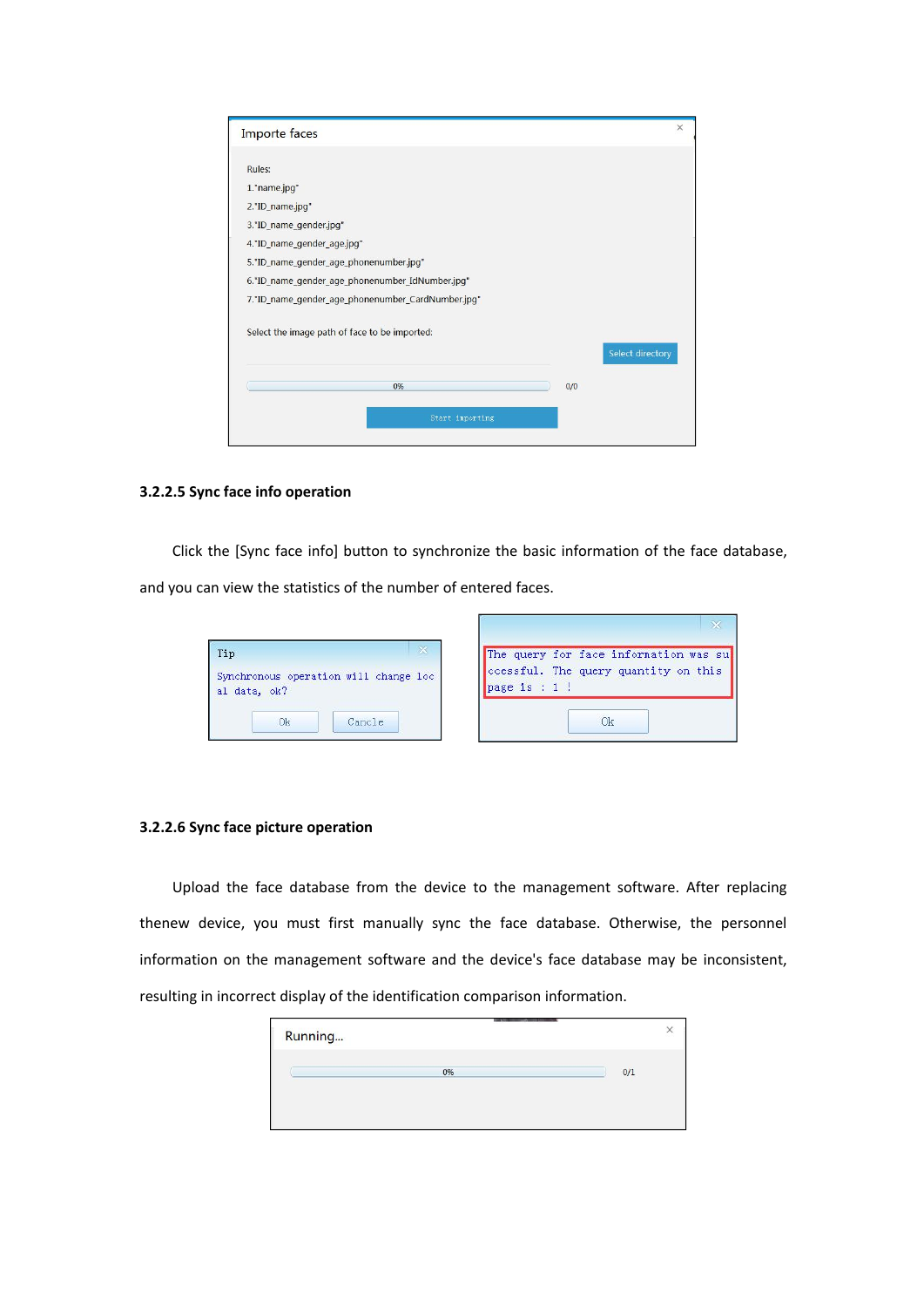#### **3.2.2.7 Export database**

Export the face library to PC for backup from device

#### **3.2.2.8 Import database**

Export the face library to PC for backup from device

#### <span id="page-9-0"></span>**3.2.3 Log View & Attendance Record**

Click [Log View], enter the interface to select the search start and end time, and click the  $\lceil \frac{a}{b} \rceil$  button to search the log.

| E.                                                                                                                                                                           |            | Access control software_V1.1.18.M |                                               | Device Online             |                                 |                       | $\sigma$ | $\times$ |
|------------------------------------------------------------------------------------------------------------------------------------------------------------------------------|------------|-----------------------------------|-----------------------------------------------|---------------------------|---------------------------------|-----------------------|----------|----------|
| $\begin{array}{c} \begin{array}{c} \begin{array}{c} \begin{array}{c} \begin{array}{c} \end{array}\\ \end{array} \end{array} \end{array} \end{array} \end{array} \end{array}$ | Datatime   | 2020/04/07 00:00                  | 2020/04/07 23:59<br>$\boldsymbol{\mathrm{v}}$ | $\boldsymbol{\mathrm{v}}$ | <b>Export attendance record</b> |                       |          |          |
| $\equiv$                                                                                                                                                                     | ${\rm ID}$ | Name                              | Time                                          | Temperature               | Wear a mask                     | Event description     |          |          |
| $\equiv$                                                                                                                                                                     |            | Jimmy                             | 2020-04-07 10:10:54                           | 36.8°C                    | Yes                             | Recognized and Passed |          |          |
| $\equiv$                                                                                                                                                                     |            | Jimmy                             | 2020-04-07 10:19:26                           | 41.9°C                    | Yes                             | Recognized and Passed |          |          |
| $\equiv$<br>Ø                                                                                                                                                                |            |                                   |                                               |                           |                                 |                       |          |          |

**[Export Attendance Record]:** Click the button to select the save path to

| Α  |             | С                   |      |                  |     |                  |
|----|-------------|---------------------|------|------------------|-----|------------------|
| id | <b>NAME</b> | DATE                | TIME | Temperature MASK |     | Capture pictures |
|    | visitor     | 2020-04-08 19:51:53 |      | 42.0             | yes |                  |

automatically export the attendance record to save EXCEL.

#### <span id="page-9-1"></span>**3.2.4 Visitor log**

Click [Visitor Log], enter the interface to select the search start and end time, and click the  $[$   $\degree$  ] button to search the log.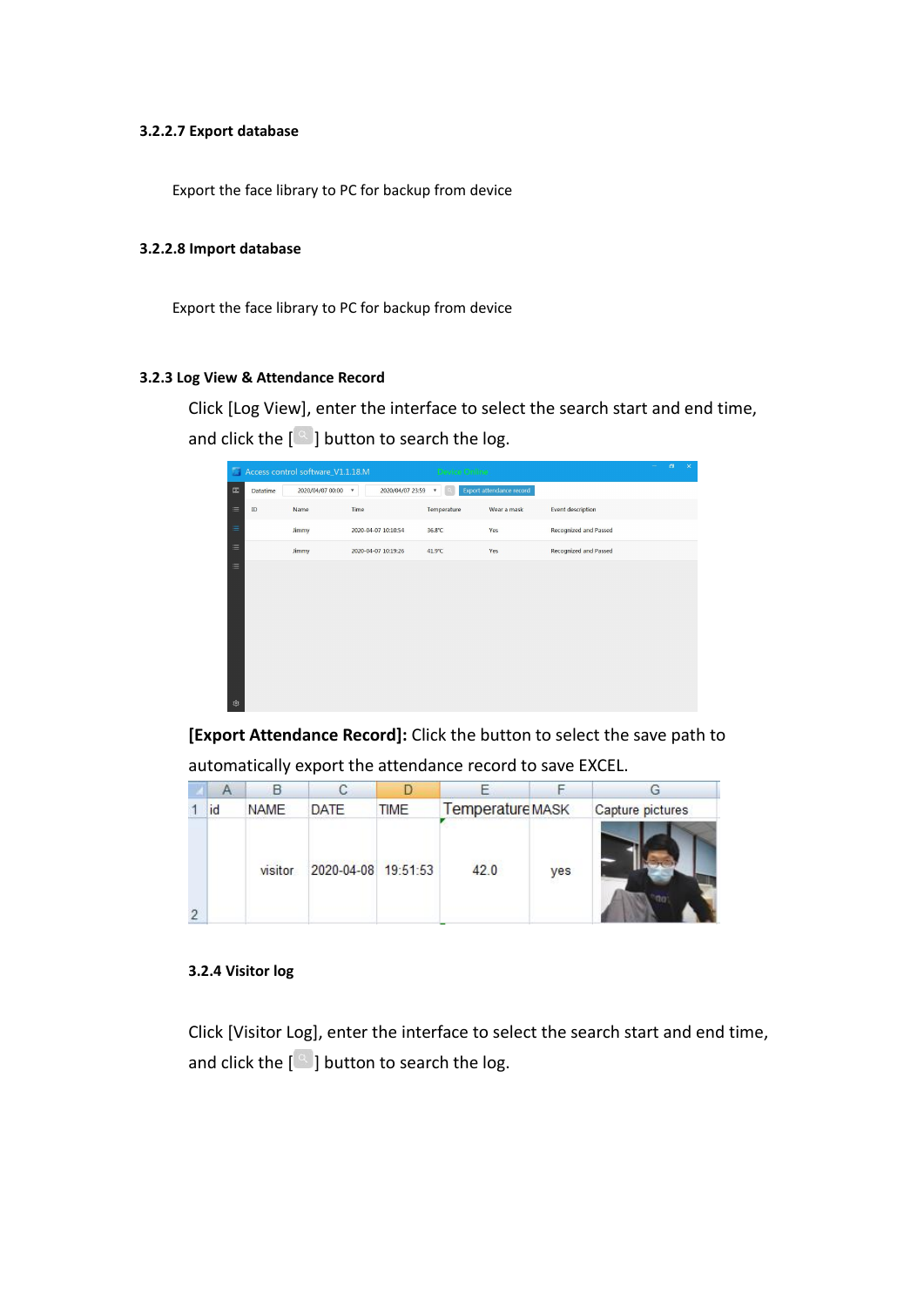| z.                                    |          | Access control software_V1.1.18.M |                                               | Device Online                        |                               |      | ٠ | $\sigma$ | $\boldsymbol{\times}$ |
|---------------------------------------|----------|-----------------------------------|-----------------------------------------------|--------------------------------------|-------------------------------|------|---|----------|-----------------------|
| $\begin{array}{c} \hline \end{array}$ | Datatime | 2020/04/07 00:00                  | 2020/04/07 23:59<br>$\boldsymbol{\mathrm{v}}$ | $\boldsymbol{\mathrm{v}}$<br>$\circ$ | <b>Export visitor records</b> |      |   |          |                       |
| Ξ                                     | ID       | Name                              | Time                                          | Temperature                          | Wear a mask                   | Snap |   |          |                       |
| $\equiv$<br>Ξ<br>$\equiv$             |          | visitor                           | 2020-04-07 10:08:35                           | 40.3°C                               | Yes                           |      |   |          |                       |
|                                       |          | visitor                           | 2020-04-07 10:08:16                           | 42.0°C                               | Yes                           |      |   |          |                       |
|                                       |          | visitor                           | 2020-04-07 08:28:35                           | 42.0°C                               | Yes                           |      |   |          |                       |
| Ø                                     |          |                                   |                                               |                                      |                               |      |   |          |                       |

**[Export visitor Record]:** Click the button to select the save path to

automatically export the visitor record to save EXCEL.

| A  |             |                     |             |                  |     | G                |
|----|-------------|---------------------|-------------|------------------|-----|------------------|
| id | <b>NAME</b> | DATE                | <b>TIME</b> | Temperature MASK |     | Capture pictures |
|    | visitor     | 2020-04-08 19:51:53 |             | 42.0             | yes |                  |

## <span id="page-10-0"></span>**3.2.5 Parameter configuration**

You can set the key parameters of face capture as shown below.

|          | Access control software V1.1.18.M     |                            | Device Online                           |                        |                         | n                 | $\times$ |
|----------|---------------------------------------|----------------------------|-----------------------------------------|------------------------|-------------------------|-------------------|----------|
| 圖        | Capturing interval(s):                | $\overline{3}$             | Face recognition association relay:     | Relation               | $\overline{\mathbf{x}}$ | Overlay time:     | No star  |
| Ξ        | Snap picture quality parameters(0-1): | 0.70                       | Normal TEMP threshold:                  | 37.30                  |                         | Temperature mode: | Centigra |
| 三        | Blur parameter(0-1):                  | 0.30                       | Black and white list comparison switch: | Open                   | ×                       | Refresh<br>Save   |          |
| $\equiv$ | Living-body threshold(0-1):           | 0.20                       | Face recognition voice broadcast:       | Broadcasting           | $\blacksquare$          |                   |          |
| ≡        | Face recognition (0-100):             | 70.00                      | TEMP detection switch:                  | Open                   | $\overline{\mathbf{x}}$ |                   |          |
|          | Identified Times (1-10):              | $\overline{3}$             | TEMP related relay:                     | Relation               | ×                       |                   |          |
|          | Recognition distance threshold:       | $1m$ $\blacktriangleright$ | Temperature detection voice broadcast:  | oadcast exception or v |                         |                   |          |
|          | Face exposure threshold (0-100):      | 50                         | Mask detection switch:                  | Open                   | ×                       |                   |          |
|          | Software version:                     | $\mathbf{1}$               | Mask detection mode:                    | Epidemic mode          | $\overline{\mathbf{x}}$ |                   |          |
|          | TEMP compensation coefficient:        | 0.00                       | Mask associated relay:                  | Unrelated              | $\overline{\mathbf{x}}$ |                   |          |
| গু       | Switch delay time:                    | $\overline{2}$             | Mask detection voice broadcast:         | oadcast exception or v |                         |                   |          |

**Capturing interval:**Set the face capture interval to avoid repeated snapping of pictures in a

short time.

**Snap picture quality parameters:**Set the quality of the captured picture. 0 is the worst and 1

is the best.

**Blur parameter:** Set the sharpness of the captured picture. The range is 0-1. The smaller the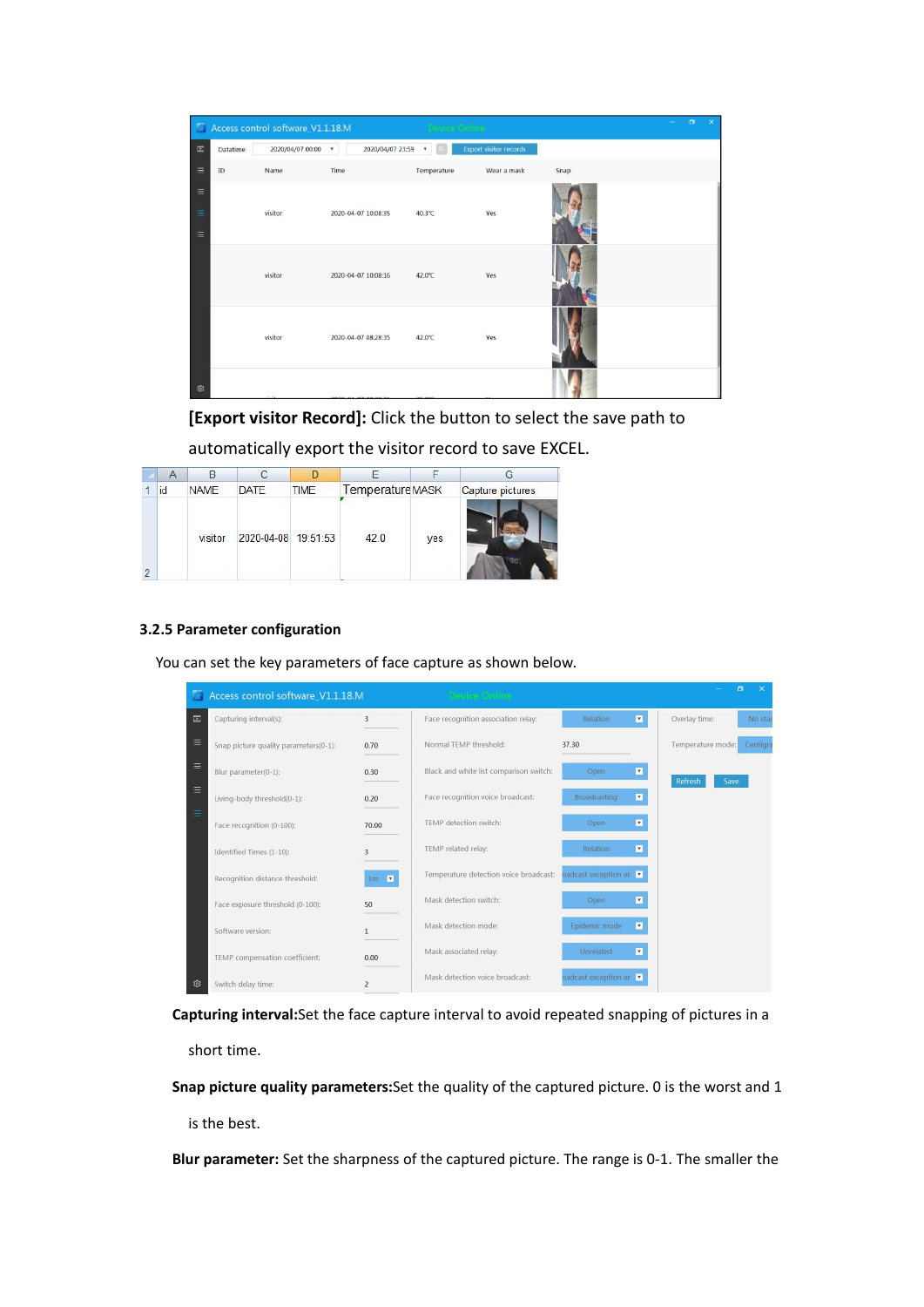value, the clearer it will be..

- **Living-body threshold :**Set the face recognition biometric threshold, 0-1. The larger the value, the stricter and more secure the biometric detection.
- **Face recognition:**Set the threshold for face recognition matching, compare the captured face picture with the face database, and the similarity exceeds this threshold, that is, the same person is identified.The threshold is recommended to be set above 70. The greater the matching, the higher the similarity requirement. , The safer
- **Identified times:**Set the number of times that the face is repeatedly recognized within the camera recognition range. After this number of times, the face is no longer recognized. You need to exit the camera's field of view and re-enter the screen to continue recognition.

**Recognition distance threshold:** Configure distance for start face recognition.

Face export threshold: Set the brightness of the face capture image, the default is 50.

- **Software version:** The factory default configuration version number is displayed and cannot be revised.
- **TEMP compensation coefficient:**In the harsh environment, increase the compensation temperature to improve the temperature measurement accuracy.
- **Switch delay time:** The pulse time (unit: 100ms) of the switch output, The default is set as 2(200ms).
- **Normal TEMP threshold:** Set the temperature alarm value. If the temperature is higher, it indicates that the temperature is abnormal. If the temperature is lower, the temperature is normal.
- **Black and white list comparison switch:** Turn on or off the function of face comparison. If it is off, face comparison will not be performed.
	- **Face recognition association relay:** Config the relay action with the face recognition result. When turned on, the face comparison is successful and people is in white list, the relay would close.
	- **Face recognition voice broadcast:** Configure the speech broadcast mode of recognition results, including three modes: broadcast, no broadcast and only broadcast exceptions.